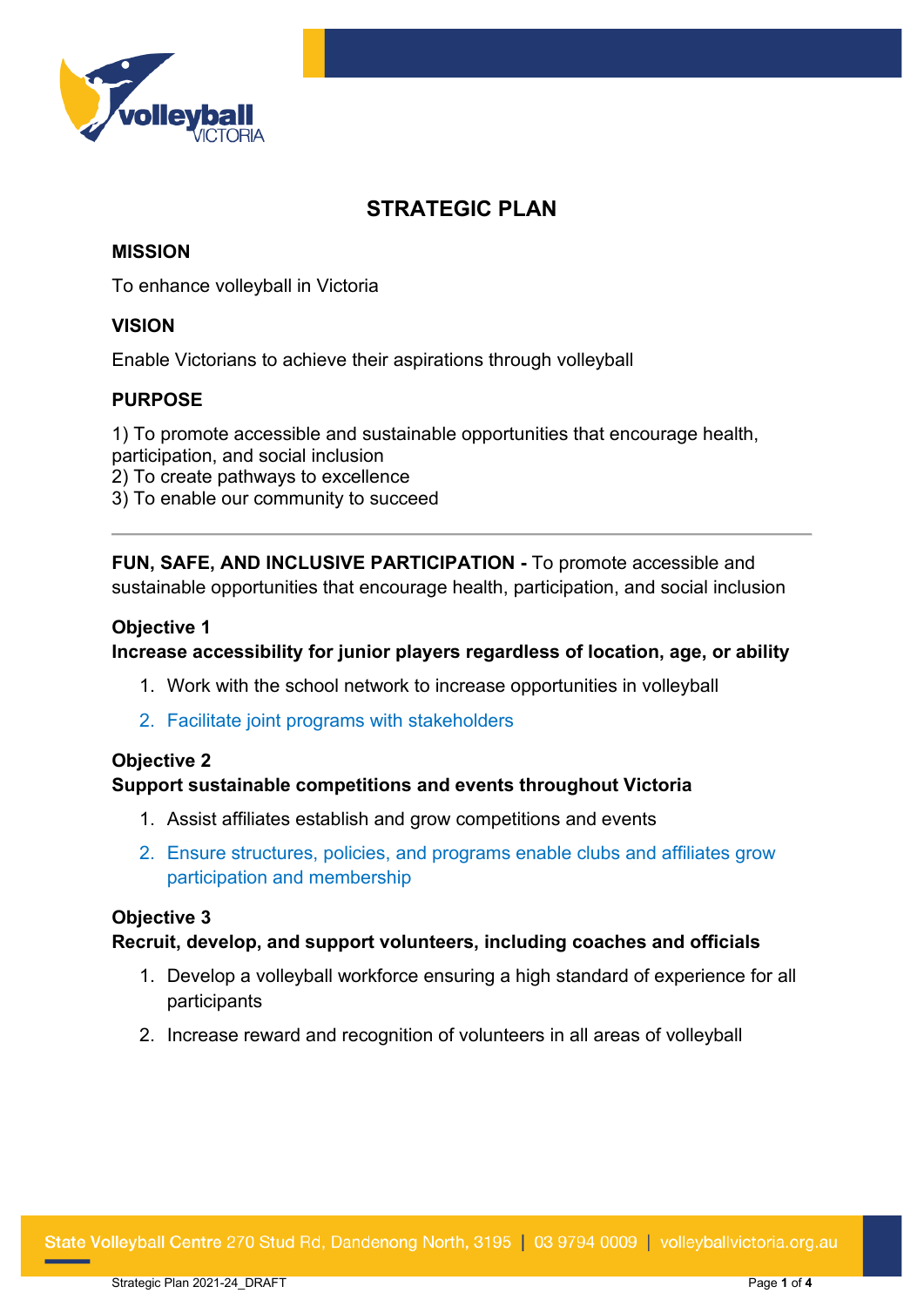

#### *Measures:*

- *5% growth in membership*
	- o *5% growth in school events*
	- o *90% retention in school events*
	- o *10% growth in junior memberships*
- *Affiliate engagement with Spikezone,* Sporting Schools, *Club Connect, and Light Volley; 100% aware, 75% capable, 50% delivering*
- *5% growth in affiliate-delivered competitions*
- *85% satisfaction levels amongst Volunteers*

### **INDIVIDUAL POTENTIAL IS EXPLORED AND REALISED THROUGH OUR**

**PATHWAYS –** To create pathways to achieve individual potential

#### **Objective 1 Enable opportunities for athletes to progress to elite competitive levels**

- 1. Effective communication that supports pathways for players to achieve their potential
- 2. Foster opportunities for athletes in and through a talent development program

## **Objective 2**

#### **Facilitate pathways for Victorian coaches and officials**

- 1. Effective communication that supports pathways for coaches, referees, and officials to achieve their potential
- 2. Support and deliver education and accreditation programs for coaches and officials

#### *Measures:*

- *Growth in accredited coaches (40%) and officials (200%)*
- *Development of accredited coaches (70%) and officials (30%)*
- *Improved results for Victorian teams in national competitions and events*
- *Increase in number of Victorians selected in national squads, includes athletes and coaches*
- *Appointment of Victorian officials to national and international events*

State Volleyball Centre 270 Stud Rd, Dandenong North, 3195 | 03 9794 0009 | volleyballvictoria.org.au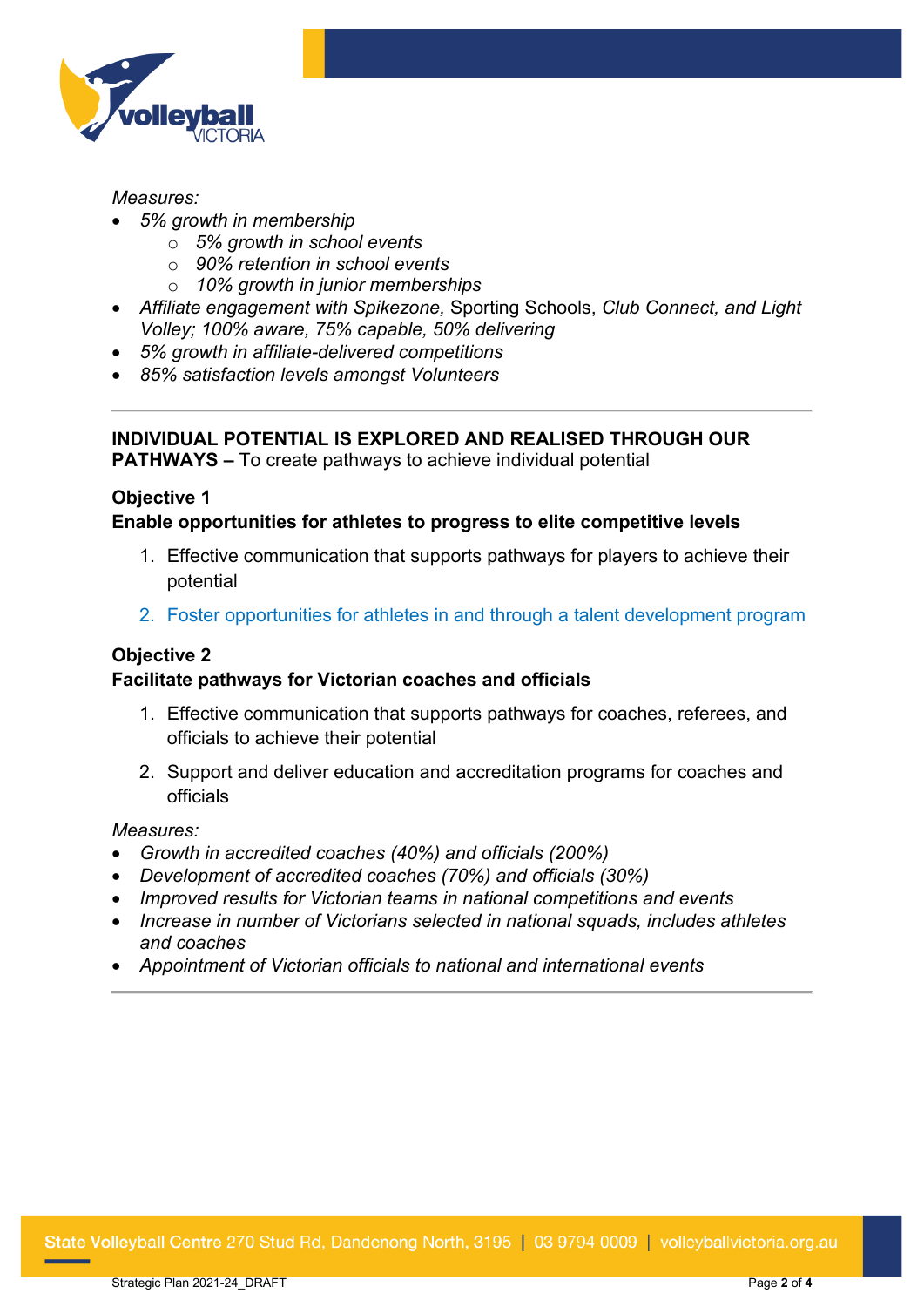

**VALUE AND SHARE SUCCESS WITH OUR PARTNERS -** To enable our community to succeed

#### **Objective 1**

#### **Foster strong relationships that will maximise opportunities for volleyball**

- 1. Strengthen partnerships with state and local government to realise an increase in resourcing, programming, and facility access
- 2. Develop strategic partnerships with sporting associations

#### **Objective 2**

#### **Increase awareness of the benefits and inherent attributes of volleyball**

- 1. Build awareness of volleyball beyond our membership
- 2. Successful Victorian volleyball players support the promotion and awareness of volleyball

## **Objective 3 Facilitate the aspirations of affiliates**

1. Ensure a responsive approach to the diverse needs of affiliates

*Measures:*

- *Minimum 85% member satisfaction; individual and Affiliate*
- *Affiliate engagement with Game Plan; 100% aware, 75% registered, 50% utilising*
- *10% increase in social media profile*
- *Increase in Affiliate access to and within facilities*
- *Six (6) formal strategic relationships*

## **SUSTAINED SUCCESS -** To enable our community to succeed

#### **Objective 1**

#### **Provide leadership and governance**

- 1. Enhance governance arrangements to increase Committee and management effectiveness and accountability
- 2. Review policies, risk, and strategies to protect the organisation and members, including a safe environment for children
- 3. Support affiliate good governance